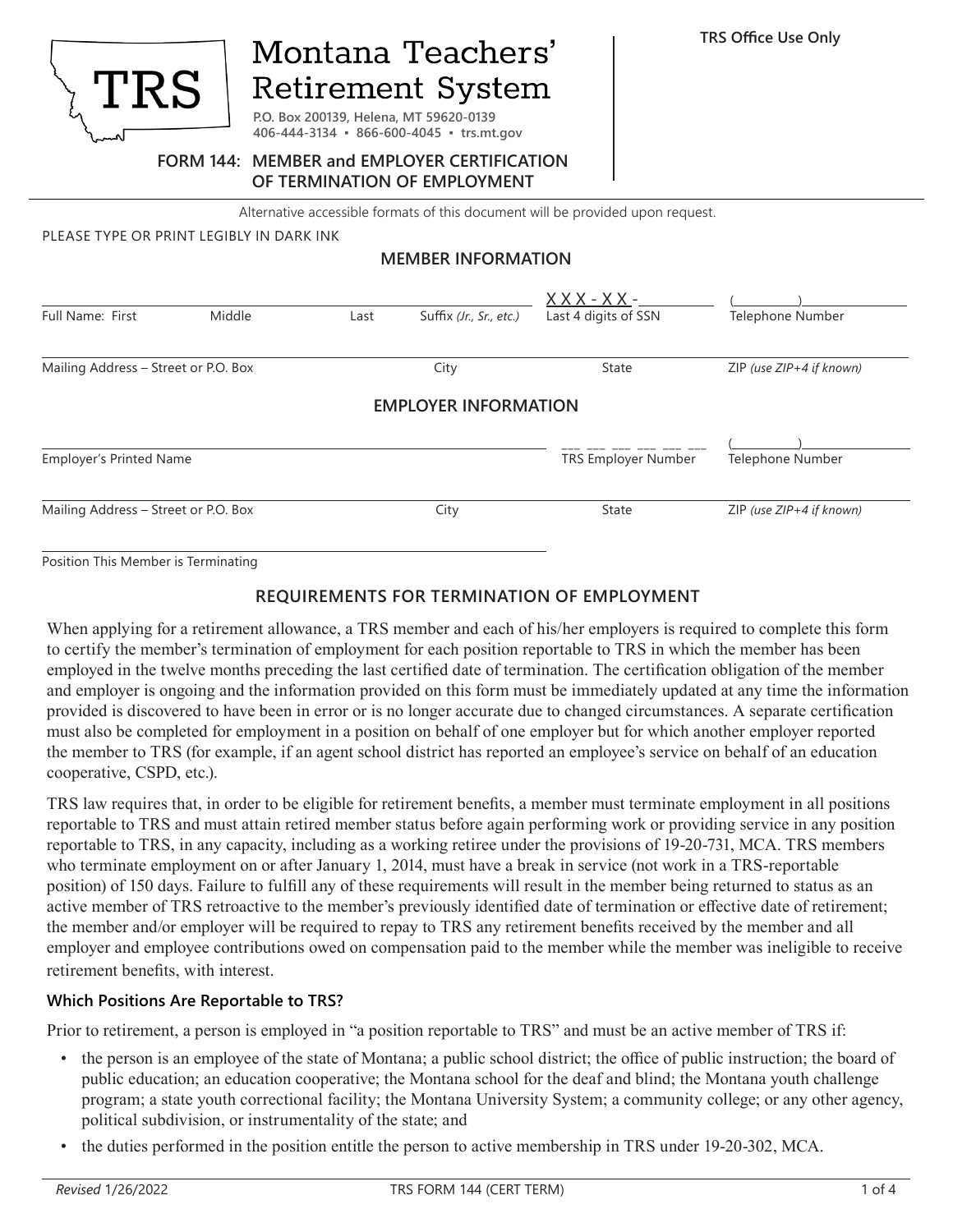After retirement, a TRS retired member is employed in a "position reportable to TRS" if:

- the retired member performs work or provides service on behalf of a TRS employer; and
- the duties performed on behalf of the employer would entitle the person to active membership in TRS under 19-20- 302, MCA, without respect to the job title ascribed to the position and regardless whether the retired member is an employee of the employer, an employee of a third party, an independent contractor, or a volunteer.

## **What Circumstances Do Not Constitute Termination of Employment?**

- A reduction in hours worked or a modification or reduction of duties and functions performed does not constitute a termination of employment, even if the member subsequently only performs work or provides services that would not otherwise entitle the person to active membership in TRS. For example, a TRS member who goes from being a fulltime employee to being a part-time employee has not terminated employment; a TRS member who stops teaching under a teaching contract but continues to provide services as a substitute teacher has not terminated employment; and a TRS member who stops working for a school district as a computer teacher but continues to work for the school district setting up, maintaining, or programming the district's computer system or student lab computers has not terminated employment.
	- The only exception is that a TRS member may continue to work for an employer in a position for which the member was fully and correctly reported to the Montana Public Employees' Retirement System (PERS) prior to the members certified date of termination in the TRS reportable position. For example, if, prior to retirement, a TRS member was employed by the same school district as a substitute teacher (a position reportable to TRS) and a bus driver (a position reportable to PERS), the TRS member would not have to terminate the employment as a bus driver in order to retire with TRS.
- A TRS member who continues to perform any work or provide any service on behalf of an employer as the employee of a third party (for example, as an employee of an affiliated entity or contractor of the employer, through a temporary staffing agency, or through an employee leasing agency), as an independent contractor, or as a volunteer, has not terminated employment.
- A TRS member who has not attained normal retirement age and has a pre-arranged agreement for post-retirement employment with a pre-retirement employer has not terminated employment.
	- A "pre-arranged agreement for postretirement employment" is an oral or written agreement made before the member has attained retired member status for the member to perform work or provide service on behalf of the employer, in any capacity (including as an employee of the employer, as an employee of a third-party, as an independent contractor, or as a volunteer) at any time in the future.
	- "Normal retirement age" for TRS members is age 60.
- A TRS member has not terminated employment in all positions reportable to TRS if the member performs any work or provides any service on behalf of any employer in a position reportable to TRS after the member's certified date of termination but prior to attaining retired member status. Such work or service would be employment in a position reportable to TRS and from which the member must terminate in order to be eligible for retirement benefits.
	- For example, if a TRS member applies for a retirement allowance based on termination of employment as a teacher with School District A as of June 10th (making the member eligible for retirement benefits as of July 1st) but then the member provides service on July 15th (prior to actually receiving the first monthly benefit payable on the last business day of July) on behalf of an education cooperative as a curriculum specialist, the service on behalf of an education cooperative is service as an active member of TRS from which the member must now terminate to be eligible to receive retirement benefits. The member now is not eligible to receive retirement benefits until August 1st.

# **When Does a TRS Member Attain Retired Member Status?**

A TRS member attains retired member status when all of the following have occurred:

- The member has terminated employment in all positions reportable to TRS;
- The member has filed an application for a retirement allowance with TRS;
- TRS has processed the member's application for a retirement allowance; and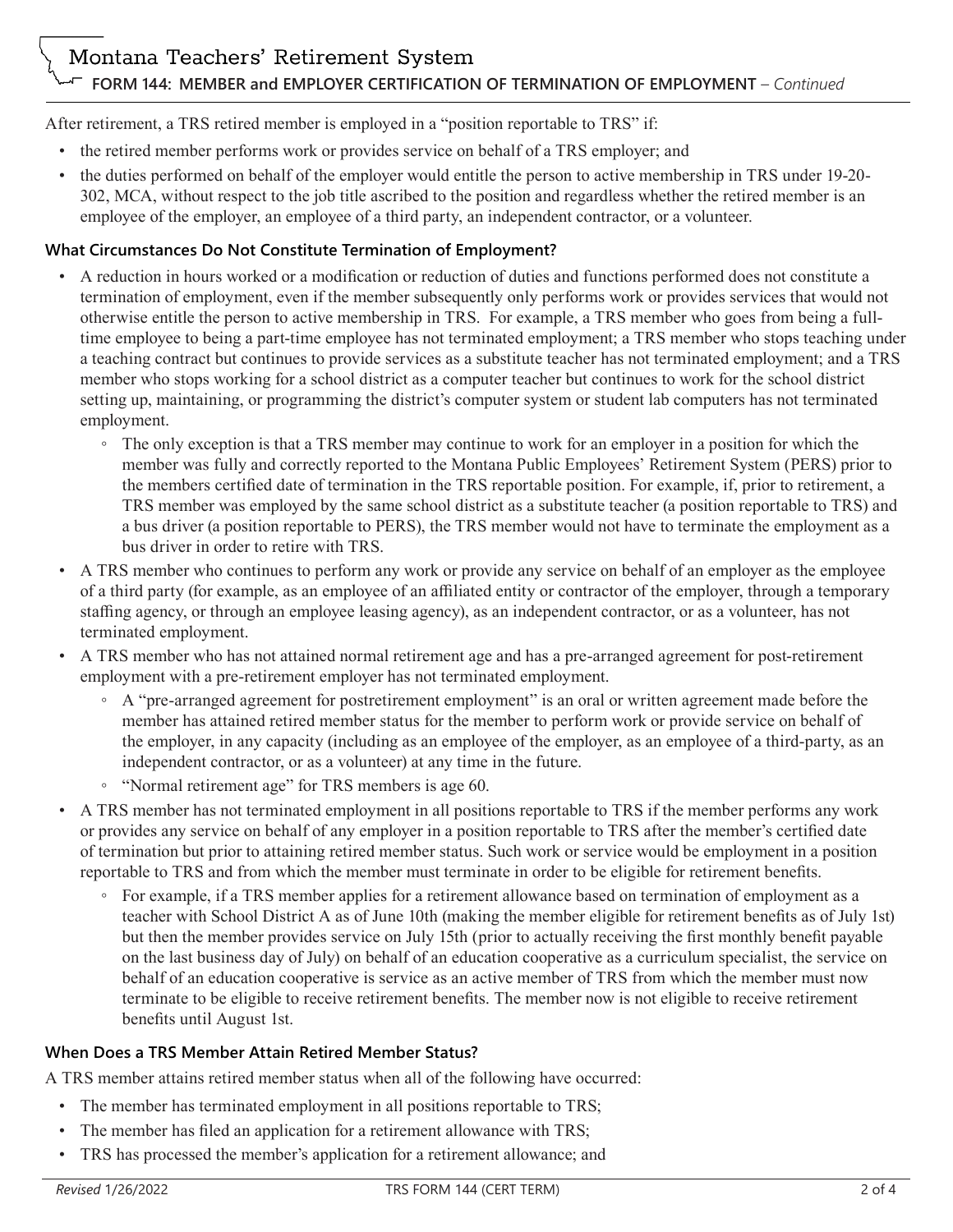- The member has actually received at least one monthly retirement benefit payment from TRS.
	- Since retirement benefits are paid by TRS on the last business day of each month, the earliest date that a member will actually receive his/her first monthly retirement benefit payment will be the last business day of the month following the member's last certified date of termination from any position reportable to TRS.

# **150-day Break in Service**

To ensure compliance with IRS qualification standards, TRS requires members whose last certified date of termination is on or after January 1, 2014, to have a 150-day break in service. The 150-day break in service period begins on the first day following the member's last certified date of termination. The break in service requirement applies to work performed or service provided in a position reportable to TRS whether the TRS retiree is an employee of the employer, an employee of a third party, or an independent contractor.

- There is a very limited exception to the break in service requirement for service provided as a substitute teacher, but all of the following must be satisfied for the exception to apply:
	- The retiree must be employed as a substitute teacher to carry on the duties of a regular, licensed teacher who is temporarily absent;
	- The retiree has attained retired member status before providing service as a substitute teacher; and
	- The service as a substitute does not exceed 45 days during the 150-day break in service period.

# **MEMBER CERTIFICATION**

#### **By my signature below, I certify that:**

- 1. I have read and understand the requirements for termination of employment, attainment of retired member status, the impact of a pre-arranged agreement for post retirement employment, and break in service requirements related to my eligibility for retirement benefits as stated herein. I will immediately notify TRS if additional information becomes known to me or circumstances change, at any time in the future, such that the information I have provided on this form is no longer correct.
- 2. My date of termination of employment with the employer was/will be \_\_\_\_\_\_\_\_\_\_\_
- 3. I  $\begin{bmatrix} \end{bmatrix}$   $\begin{bmatrix} d\text{o} \end{bmatrix}$   $\begin{bmatrix} \end{bmatrix}$  do not ] have a pre-arranged agreement to provide any service or perform any work in any capacity on behalf of the employer after my certified date of termination. I understand that, if I have a pre-arranged agreement but have not attained normal retirement age, I have not terminated employment with the employer and will be retroactively returned to active member status with TRS if I provide any service or perform any work in any capacity on behalf of the employer at any time in the future.
- 4. I will not/have not provide(d) any service in a position reportable to TRS on behalf of any employer after my date of termination but before attaining retired member status. I understand that any service I provide in a position reportable to TRS after my certified date of termination but before I attain retired member status is service I provide as an active member of TRS, and from which I must terminate to be eligible for retirement benefits.
- 5. If my last date of termination in any position reportable to TRS is on or after January 1, 2014, I will not provide any service or perform any work in a position reportable to TRS on behalf of any employer, in any capacity, for a period of 150 days beginning on the first day after my date of termination, except as a substitute teacher as expressly provided herein. I understand that if I provide service or perform work in a position reportable to TRS during the 150-day break in service period, except as specifically allowed, I will be returned to active member status with TRS retroactive to my date of retirement or date of resumption of benefits, and I will have to repay all retirement benefits I received from that date, with interest.
- 6. I understand I am eligible to receive retirement benefits on the first of the month following my last date of termination in all positions reportable to TRS and that, if I am retroactively returned to active member status with TRS for violation of any of the requirements stated herein, I will be required to repay TRS any and all retirement benefits, with interest, I received during the period of time for which I am retroactively returned to active member status.